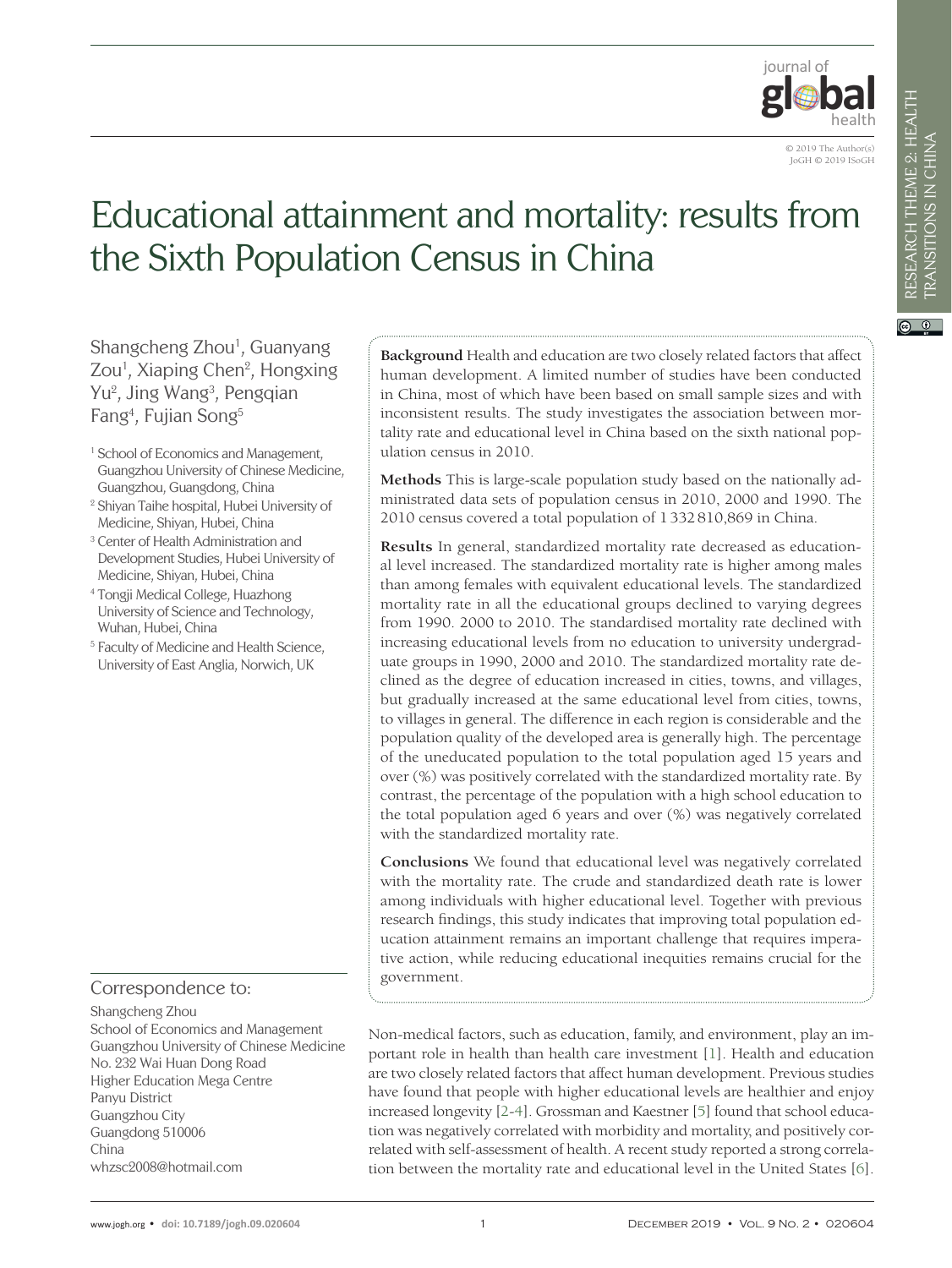RESEARCH THEME 2: HEALTH TRANSITIONS IN CHINA

RESEARCH THEME 2: HEALTH TRANSITIONS IN CHINA However, Galam et al. reported in 2018 that education was only effective on mortality in some contexts, and a number of other socio-economic factors also contributed to this effect, such as gender, quality of education and the labor market returns to education, influence of education on quality of individuals' peers [[7](#page-10-5)]. To date, most studies on the relationship between mortality rate and educational level have been conducted in Western countries [\[8](#page-10-6)[,9\]](#page-10-7), with inconsistent conclusions. For example, one study showed that the turnaround in mortality for white non-Hispanics was driven primarily by increasing death rates for those with a high school degrees or less [\[10](#page-10-8)]. A limited number of studies have been conducted in China, most of which have been based on small sample sizes and with inconsistent results [[11](#page-10-9)-[14](#page-10-10)]. For instance, one study in China found that people with higher educational levels tended to die prematurely [\[15](#page-10-11)]. Another study found an inverse relationship between education and mortality risk among older adults in China, using data from the 2002 to 2011 waves of the Chinese Longitudinal Healthy Longevity Survey [[16](#page-10-12)].

Chinese education is mainly run by the State. All citizens must attend the compulsory education that includes six years of primary education, starting at age six or seven, and three years of junior middle school for ages 12 to 15. This is followed by three years of senior middle school education, and the students can continue to study in the college and universities if they can pass the colleague entrance examinations, and the education can be up to the postgraduate level (masters and PhD).

While the evidence on relationship between educational level and mortality rate remains scarce, there have been very few studies that use census data to examine such relationship in China [\[17\]](#page-10-13). Census data are used as an authoritative source of information to estimate the death rates in populations. Population censuses rely on strict individual registration systems and are deemed to be highly credible. China started to conduct the population census since 1953, roughly every ten years. The third population census (known as 1982 census), was the first ever census to collect the mortality data. By 2010, China has conducted six population census. Census data encompass educational level, gender, age, and mortality rate for the population of China, thereby allowing researchers to investigate differences in the mortality rates of various population subgroups in China.

In this study, we used data from the 2010 census (the sixth population census) to analyze the relationship between educational level and mortality rate, taking into consideration gender, age, region, time, and other influential factors.

## **METHODS**

#### Data

We collected three nationally administrated data sets of population census. The first was the China's sixth national population census, administered between November 1, 2009 and October 30, 2010, from the Chinese government's census website: (http://www.stats.gov.cn/tjsj/pcsj/rkpc/6rp/indexch.htm). We also collected data on the 1990 (fourth) and 2000 (fifth) national population census published by the Chinese Statistics Press. We mainly used the data from 2010 census year for analysis, and where appropriate, we compared this data with that in 1990 and 2000. The 2010 census committee has reported that the quality of census data (for the) is very high, with a false negative rate of 0.12%. The population Census was based on household interviews. The Census officer filled in the census form item by item on the site, while ensuring the accuracy and completeness of the data. The residents signed to confirm the accuracy of the data after the interview. The Census supervisor rechecked the census results and went to the households again to correct the data. The State Council conducted the sampling check of the data afterwards (http:// www.stats.gov.cn/tjsj/pcsj/rkpc/6rp/html/fu07.htm).

#### Measures

#### *Mortality*

Demographers have found that two factors determine the crude death rate. The first factor is the age-specific mortality rate, an index of the number of deaths. The second factor is the age structure of the population, which is independent of the mortality rate. A standardized mortality rate is important to measure the differences in the number of deaths between regions. The crude death rate is typically affected by population distribution, population age structure, and gender structure. To eliminate the influences of age composition, we standardized all the educated populations (including gender populations), based on the total standard population in 2010. We used standardization methods to control for the influenc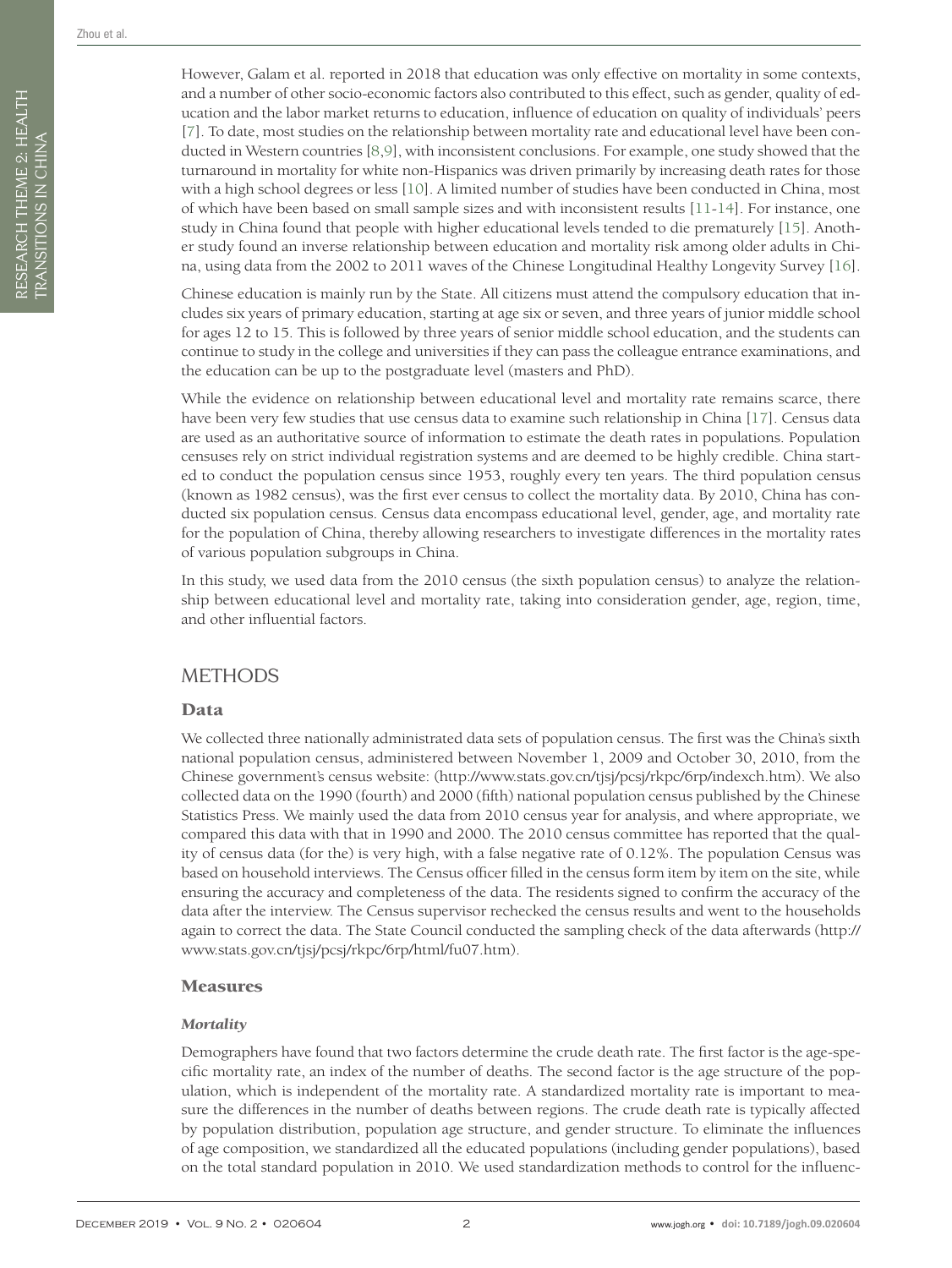es of age and gender, and possibly, other factors, on the comparison of mortality rates between two or more populations.

#### *Indirect age-adjustment standardization*

In indirect age-adjustment standardization, a common set of age-specific rates is applied to populations whose rates have to be standardized. This indirect adjustment method is used for regional population analysis. The simplest and most useful form of indirect adjustment is the standardized mortality ratio (SMR) [\[18](#page-10-14)], which is calculated as SMR=Number of Observed Deaths/Number of Expected Deaths(Expected Deaths=Σ(Standard age-specific death rate)×(Study age-specific pop weight)). Standardized mortality rate=standard population mortality×SMR formula. In this study, we adopted the national age-specific population in 2010 as the standard.

Direct age-adjustment standardization. In this study, we adopted the national average age in 2010 as the standard and used the direct method to calculate the standardized mortality rates in various conditions. We used this direct adjustment method for all analyses except regional population analysis. The specific steps were as follows:

(a) We multiplied the standard population composition of each age group by the age group of the original mortality rate. The results were the two parts of the age group based on the standard population calculation of the expected number of deaths.

(b) We calculated the summation in each age group using the expected number of deaths in the standard population. We divided the expected total number of deaths by the total population standard. We called the result the standard mortality.

#### *Data processing of special death population data*

The 1990 census measured the population in the middle of 1990, whereas it calculated the number of deaths using data for the first three months of the census. Thus, the population was not concordant with the number of deaths in 1990. The 1990 mortality rate denotes the number of deaths for two-thirds of the 18 months (ie, January 1, 1989 to June 30, 1990) as the numerator, with number of deaths for onethird of the 18 months plus the total population in the 1990 census as the mean population estimates (ie, the denominator) before the census year.

#### *Educational attainment*

The generally accepted measure of formal education comprises statistics from the age of 6 years. The 2010 census classified educational level into seven groups: no school, primary school, junior high school, high school, college, university undergraduate, and postgraduate. However, the census year classification varied slightly in its analysis of the difference in urban–rural and regional mortality rates. Every year, it merged high school and secondary school populations and classified the uneducated population under no school.

#### Statistical analyses

The data analysis involves a few steps. First, we conducted descriptive analysis about the general characteristics of the population census. Second, we analysed the relationship between the gender and educational attainment using the 2010 census data, mainly using single factor non-conditional logistic regression analysis. Third, we analysed the mortality difference between the three population census: 1990, 2000 and 2010. It is worth mentioning that the 1990 census did not include the graduate level in the educational levels. The 2000 census added the graduate level classification and did not use separate categories for the no education and uneducated classes. To facilitate the comparison of classification standards, we regarded the uneducated class in the 1990 census as equivalent to the no education class. We divided annual educational levels into seven categories. Fourth, we anlaysed the mortality difference between city, urban and rural areas. The city area refers to communities and other areas that are actually connected to the district and city governments in municipal districts, and smaller cities without districts. Town area refers to the communities and other areas outside city areas that are actually connected to government garrison areas in county government and other towns. The following areas that are not actually connected to the government located areas with permanent populations over 3000 people are also regarded as towns: resident areas of independent industrial and mining sites, development zones, scientific research units, universities, as well as the yard of farms and forest farms. The country side population refers to all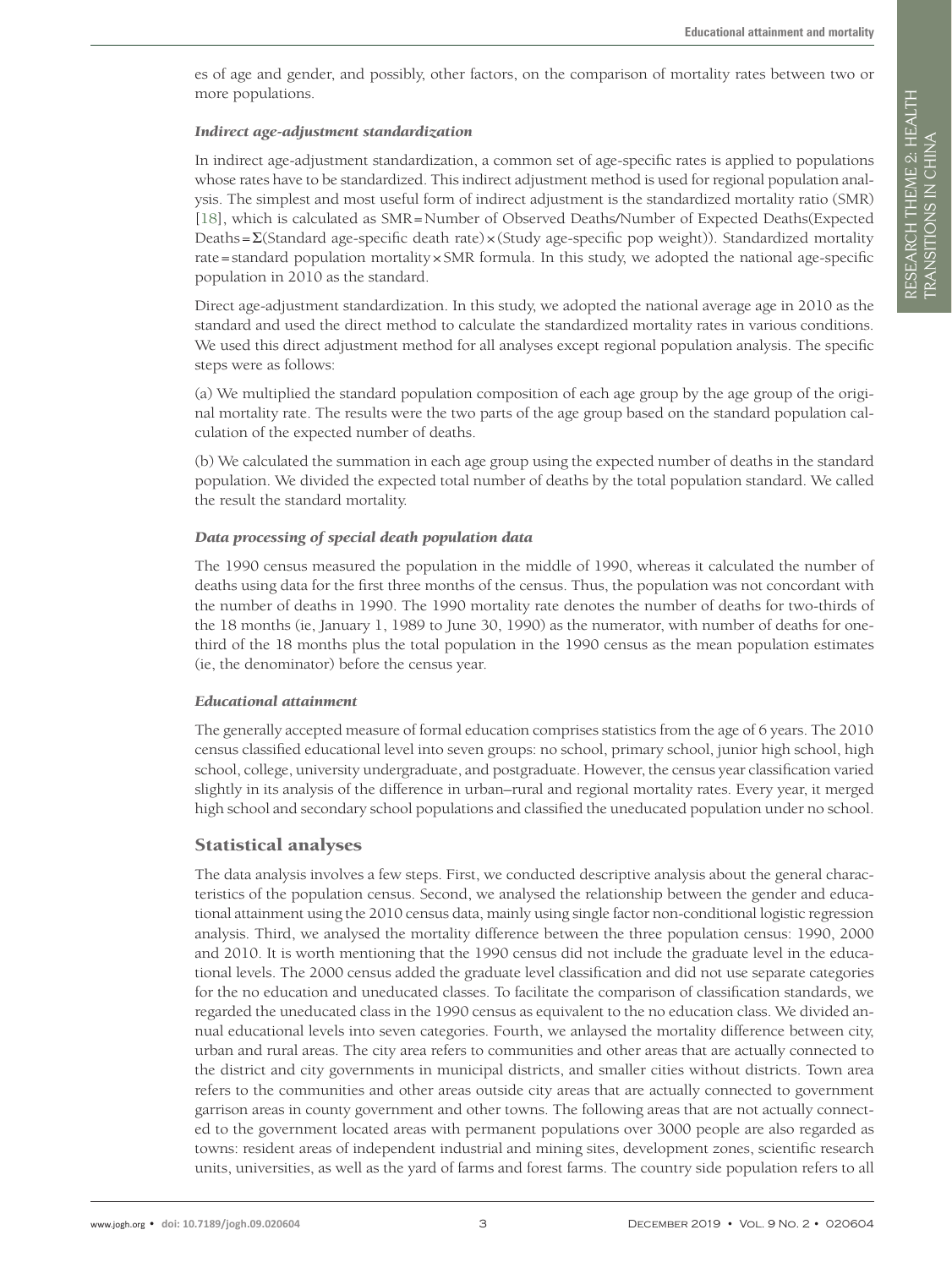the other people except the city and town population. Fifth, we anlaysed the correlation between educational attainment and mortality and liner regression analysis was conducted to confirm the effect of two factors on the standardized mortality rate: 1) the percentage of the uneducated population to the total population aged 15 years and over and 2) the percentage of the population with a high school education to the total population aged 6 years and over. Finally, using cluster analysis, we measured the population quality, which is typically defined based on three elements: physical quality, educational quality, and moral quality. However, given the available data, our definition of population quality included only two factors: mortality rate as the representative of physical quality and educational attainment as the indicator of educational quality percentage of the uneducated population to the total population aged 15 years and over, percentage of the population with a high school education to the total population aged 6 years and over. SPSS software (version 16.0) was used for analysis.

## RESULTS

<span id="page-3-0"></span>

#### General characteristics of the population census

**Figure 1.** Educational attainment of the population in 2010 by age group for 6 years old and above.

The population census in 2010 covered a total population of 1332810,869, including 682 329 104 males (51%) and 650 481 765 females (49%). **[Figure 1](#page-3-0)** shows the population concentration in 2010. The 20-44 age group was the largest group, accounting for 42% of the total population. The educational attainment was mainly junior high school/primary school, and only a few had a college degree or higher.

#### Gender and educational attainment: pooled sixth census population data in 2010

**[Table 1](#page-3-1)** shows that older individuals had lower educational levels, and the crude

mortality rate of the uneducated population was considerably higher than that of the educated population. As educational levels improved, the crude mortality rate significantly declined. The mortality rate of the uneducated population was five times higher than that of the educated population. The single factor non-conditional logistic regression analysis showed that lower education level (Wald  $x^2 = 11.848$ , *P*=0.001) and male (Wald  $x^2$ =11.359, *P*=0.001) were possible risk factors for higher mortality.

In general, standardised mortality rate clearly decreased as educational level increased. The mortality rate declined more rapidly for populations with high school or higher education levels, which reflects the considerable influence of high school and higher education on population mortality rates. The standardised

<span id="page-3-1"></span>

|                               |       |                    | $\mathbf{r}$ | $\overline{\phantom{0}}$ | $\overline{\phantom{a}}$    |       |        |  |  |  |
|-------------------------------|-------|--------------------|--------------|--------------------------|-----------------------------|-------|--------|--|--|--|
| <b>EDUCATIONAL ATTAINMENT</b> |       | NO STANDARDIZATION |              |                          | <b>WITH STANDARDIZATION</b> |       |        |  |  |  |
|                               | Total | Male               | Female       | Total                    | No education/ $X^*$         | Male  | Female |  |  |  |
| No education                  | 42.13 | 56.70              | 36.42        | 7.99                     |                             | 12.00 | 6.63   |  |  |  |
| Primary school                | 8.62  | 11.87              | 5.73         | 5.89                     | 1.36                        | 7.65  | 4.14   |  |  |  |
| Junior high school            | 2.45  | 3.49               | 1.24         | 5.05                     | 1.58                        | 6.31  | 3.06   |  |  |  |
| High school                   | 1.42  | 1.99               | 0.70         | 3.09                     | 2.59                        | 3.85  | 1.81   |  |  |  |
| College                       | 0.77  | 1.12               | 0.36         | 1.89                     | 4.23                        | 2.26  | 1.18   |  |  |  |
| University undergraduate      | 0.66  | 0.95               | 0.30         | 1.62                     | 4.93                        | 1.90  | 1.03   |  |  |  |
| Postgraduate                  | 0.28  | 0.36               | 0.17         | 1.11                     | 7.20                        | 1.22  | 0.89   |  |  |  |
| Total                         | 5.93  | 6.72               | 5.10         | 5.93                     |                             | 7.27  | 4.73   |  |  |  |

\*X indicates each educational attainment. For example, 7.99/5.89**=**1.36, 7.99/5.05**=**1.58, and so on.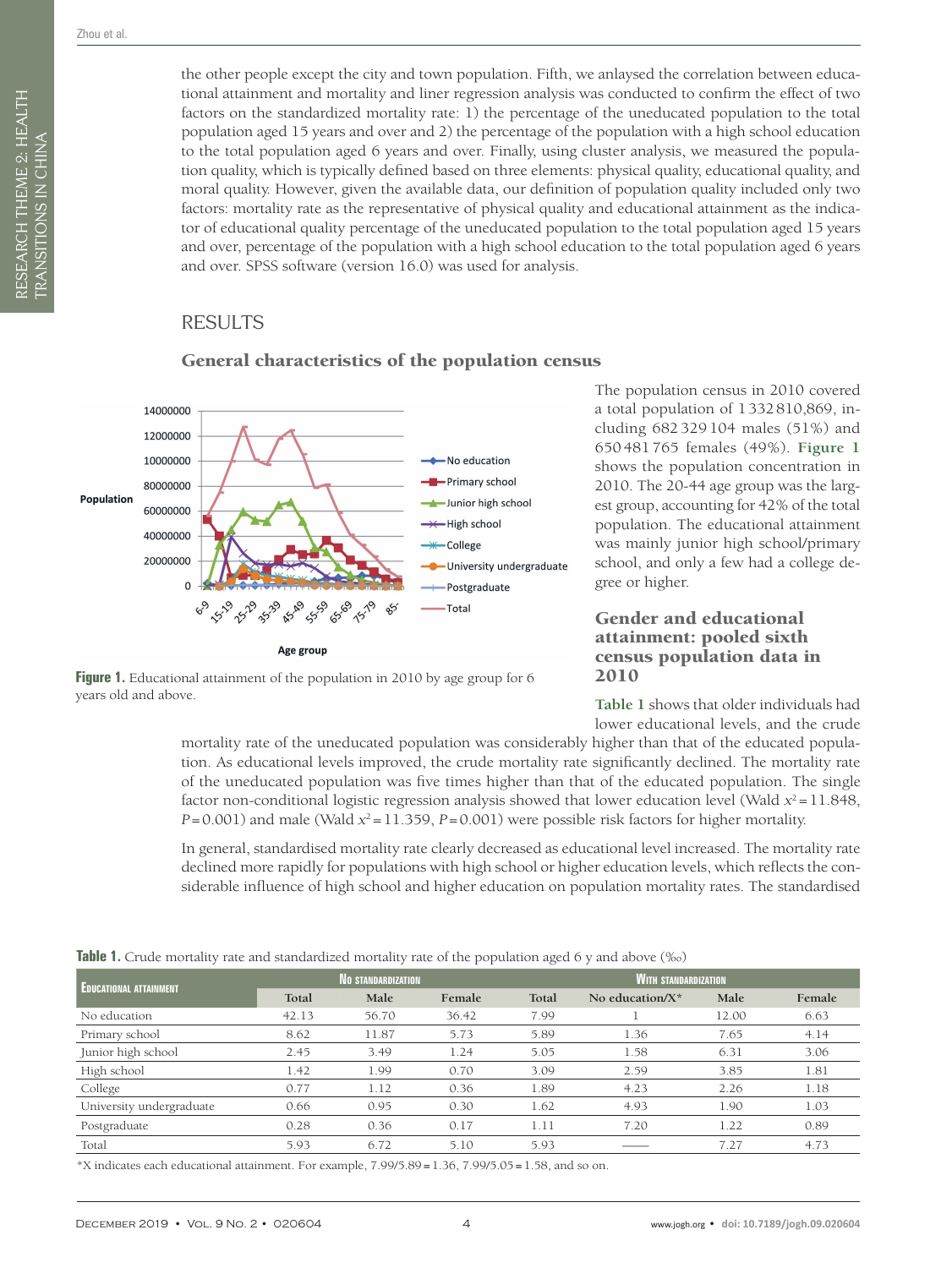mortality rate of the uneducated population was 7.20, 4.93, 4.23, 2.59, 1.58, and 1.36 times higher than populations with a postgraduate degree, with an undergraduate degree, with a high school education, with a middle school education, and with a primary school education, respectively.

With the increase in educational level, the gap in the crude mortality rate between males and females initially expanded and then narrowed, following a U-shape trend. The crude death rate of males decreased rapidly compared to that of females.

## Mortality difference between 1990, 2000 and 2010

**[Table 2](#page-4-0)** shows that, across time from 1990 to 2010, the crude mortality rate of the populations with low levels of education (between no education and junior high school) increased for both gender groups. The mortality for other educational groups except the group with senior high school education decreased across years from 1990 to 2010 for both gender groups. The crude mortality increased with decreasing educational levels for men (from high school to no education) and for women (from college to no education) in 1990, 2000 and 2010.

**[Table 2](#page-4-0)** and **[Table 3](#page-4-1)** show the differences in the crude and standardized rates. The standardised rate for people with no education in all the given years and the standardized rate for people with primary school education in 2010 were lower than the crude rate in corresponding educational groups. The standardized rates of other educational groups were higher than the crude rates in the corresponding educational groups.

**[Table 3](#page-4-1)** further shows that with the change in time, the standardized mortality rate in all the educational groups declined to varying degrees from 1990 to 2010. The decline in the male mortality rate was the fastest in the population with a high school education, whereas the decline in the female mortality rate was the fastest in the population with a junior high school education. The male mortality rate for the population with no education increased with time, whereas that of female declined. The standardised mortality rate decreased with increasing educational levels from no education to university undergraduate groups in 1990, 2000 and 2010.

The gap of the standardized mortality rate between 2000 and 1990 was comparatively smaller than the gap between 1990 and 2010. The differences in standardized mortality rate of the population with primary and secondary education declined further between 2000 and 1990 and between 1990 and 2010.

| $P \sim P$ and $P \sim P \sim P \sim P \sim P$ |       |       |                          |       |             |       |       |               |       |  |  |  |
|------------------------------------------------|-------|-------|--------------------------|-------|-------------|-------|-------|---------------|-------|--|--|--|
| <b>EDUCATIONAL ATTAINMENT</b>                  |       | TOTAL |                          |       | <b>MALE</b> |       |       | <b>FEMALE</b> |       |  |  |  |
|                                                | 2010  | 2000  | 1990                     | 2010  | 2000        | 1990  | 2010  | 2000          | 1990  |  |  |  |
| No education                                   | 42.13 | 30.00 | 18.75                    | 56.70 | 40.74       | 25.11 | 36.42 | 25.68         | 15.79 |  |  |  |
| Primary school                                 | 8.62  | 5.49  | 3.72                     | 11.87 | 7.90        | 5.49  | 5.73  | 3.17          | 1.76  |  |  |  |
| Junior high school                             | 2.45  | 2.04  | 1.81                     | 3.49  | 2.81        | 2.35  | 1.24  | 1.04          | 0.99  |  |  |  |
| High school                                    | 1.42  | 1.60  | 1.37                     | 1.99  | 2.20        | 1.77  | 0.70  | 0.78          | 0.74  |  |  |  |
| College                                        | 0.77  | 1.21  | 1.49                     | 1.12  | 1.70        | 1.87  | 0.36  | 0.49          | 0.66  |  |  |  |
| University undergraduate                       | 0.66  | 1.45  | 2.07                     | 0.95  | 1.85        | 2.45  | 0.30  | 0.70          | 1.11  |  |  |  |
| Postgraduate                                   | 0.28  | 0.82  | $\overline{\phantom{m}}$ | 0.36  | 0.93        | -     | 0.17  | 0.55          |       |  |  |  |
| Total                                          | 5.93  | 5.94  | 6.09                     | 6.72  | 6.57        | 6.55  | 5.10  | 5.29          | 5.59  |  |  |  |
|                                                |       |       |                          |       |             |       |       |               |       |  |  |  |

<span id="page-4-0"></span>**Table 2.** Actual mortality rate of the population aged 6 y and above (%)

<span id="page-4-1"></span>**Table 3.** Standardized mortality rate of the population aged 6 y and above (‰)

| <b>EDUCATIONAL ATTAINMENT</b> | TOTAL |      |                          |           | <b>DIFFERENCE</b>        |       |       | <b>MALE</b>              |      |      |                          |
|-------------------------------|-------|------|--------------------------|-----------|--------------------------|-------|-------|--------------------------|------|------|--------------------------|
|                               | 2010  | 2000 | 1990                     | 2010/1990 | 2000/1990                | 2010  | 2000  | 1990                     | 2010 | 2000 | 1990                     |
| No education                  | 7.99  | 8.03 | 8.68                     | 0.69      | 0.65                     | 12.00 | 10.80 | 11.18                    | 6.63 | 6.90 | 7.45                     |
| Primary school                | 5.89  | 7.00 | 8.62                     | 2.73      | 1.62                     | 7.65  | 8.26  | 9.36                     | 4.14 | 5.12 | 6.77                     |
| Junior high school            | 5.05  | 6.26 | 7.86                     | 2.81      | 1.6                      | 6.31  | 7.15  | 8.44                     | 3.06 | 4.37 | 6.30                     |
| High school                   | 3.09  | 4.25 | 5.62                     | 2.53      | 1.37                     | 3.85  | 4.98  | 6.32                     | 1.81 | 2.72 | 3.97                     |
| College                       | 1.89  | 2.92 | 4.17                     | 2.28      | 1.25                     | 2.26  | 3.33  | 4.58                     | 1.18 | 1.78 | 2.71                     |
| University undergraduate      | 1.62  | 2.41 | 3.36                     | 1.74      | 0.95                     | 1.90  | 2.68  | 3.72                     | 1.03 | 1.61 | 2.19                     |
| Postgraduate                  | 1.11  | 2.44 | $\overline{\phantom{0}}$ | –         | $\overline{\phantom{0}}$ | 1.22  | 2.52  | $\overline{\phantom{0}}$ | 0.89 | 2.14 | $\overline{\phantom{0}}$ |
| Total                         | 5.93  | 7.09 | 8.46                     | 2.53      | .37                      | 7.27  | 8.27  | 9.81                     | 4.73 | 5.98 | 7.23                     |
|                               |       |      |                          |           |                          |       |       |                          |      |      |                          |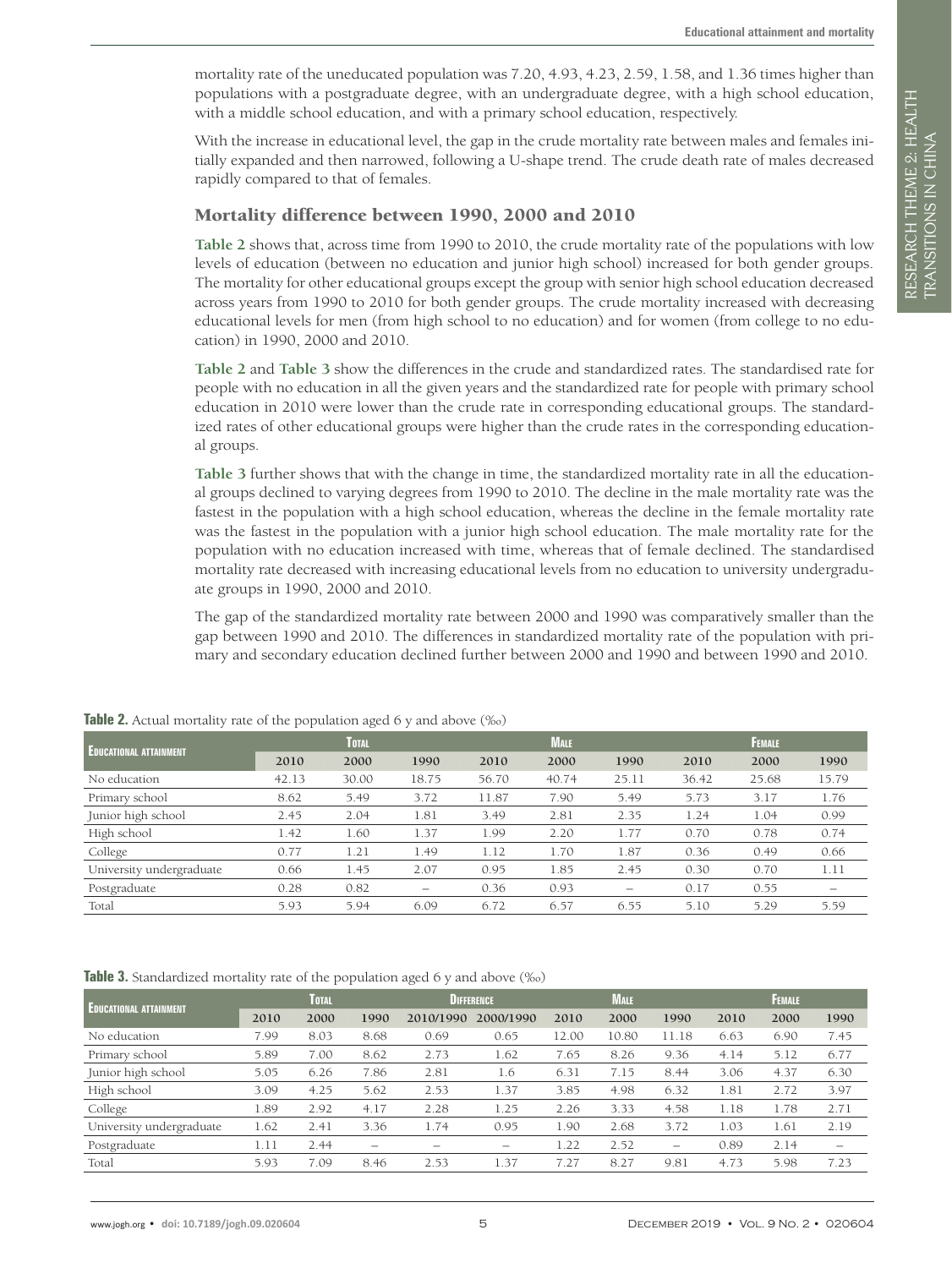RESEARCH THEME 2: HEALTH TRANSITIONS IN CHINA

RESEARCH THEME 2: HEALTH TRANSITIONS IN CHINA

## Mortality difference between city, urban and rural areas

**[Table 4](#page-5-0)** shows that crude mortality rate reduced with the increase of educational level whether in city, town, or rural areas. The crude total mortality rate declined from that of rural population, town population to city population. From primary school to postgraduate groups, the crude total and gender-related mortality rates of towns were lower than those of the cities and rural areas.

**[Table 5](#page-5-1)** suggests that, after standardization, the overall mortality rate declined in the countryside, whereas those of the towns and cities increased, as compared to crude rates.

The standardized mortality rate declined as the degree of education increased in cities, towns, and villages, but gradually increased at the same educational level from cities to towns and villages in general. However, there are exceptions. For example, the male and female mortality of high school and undergraduate in the town was lower than that of the same educational groups in the city. The mortality rate of postgraduates increased after a declining trend with the increased educational level in the rural area, and this was much higher than that of postgraduates in city and town- this may be an unstable result due to the relatively small sample size in the postgraduate group.

**[Table 5](#page-5-1)** presents the mortality rate difference (mortality of lower education group – mortality of next higher education group). Primary school (1.26 per thousand) and high school (1.24 per thousand) have the most significant increase of the mortality rate in the city. This result also indicates that the mortality rate of the university degree group decreased slowly (0.34 per 1000) in the city. Moreover, the mortality rate of the postgraduate degree group decreased most slowly (0.07 per thousand) in the town. The slowest decline occurred in the village population with a junior high school education (0.14 per thousand).

According to "Provisional Regulations on the statistical division of urban and rural areas (2008)" by National Bureau of Statistics of China, urban area includes cities and towns. **[Table 6](#page-6-0)** showed the mortality rate difference between urban and rural by gender. In general, the crude and standardized urban mortality rate is lower than rural mortality rate at the same education level, except the crude mortality rate in the university undergraduate group.

|                               |       |       | ---    |       |       |        |       |                    |        |
|-------------------------------|-------|-------|--------|-------|-------|--------|-------|--------------------|--------|
| <b>EDUCATIONAL ATTAINMENT</b> |       | CITY  |        |       | Town  |        |       | <b>COUNTRYSIDE</b> |        |
|                               | Total | Male  | Female | Total | Male  | Female | Total | Male               | Female |
| No school                     | 38.83 | 49.28 | 35.39  | 39.86 | 54.45 | 34.45  | 43.25 | 58.32              | 37.08  |
| Primary school                | 8.60  | 10.83 | 6.65   | 7.69  | 10.58 | 5.15   | 8.89  | 12.49              | 5.65   |
| Junior high school            | 2.55  | 3.54  | 1.49   | 2.14  | 3.12  | 1.05   | 2.52  | 3.59               | 1.19   |
| High school                   | 1.43  | 2.00  | 0.81   | 1.11  | 1.60  | 0.49   | 1.68  | 2.30               | 0.66   |
| College                       | 0.76  | 1.12  | 0.38   | 0.72  | 1.05  | 0.29   | 0.89  | 1.28               | 0.37   |
| University undergraduate      | 0.72  | 1.04  | 0.34   | 0.42  | 0.62  | 0.16   | 0.55  | 0.76               | 0.27   |
| Postgraduate                  | 0.21  | 0.29  | 0.11   | 0.37  | 0.41  | 0.32   | 2.27  | 2.61               | 1.86   |
| Total                         | 3.61  | 4.12  | 3.08   | 4.74  | 5.42  | 4.02   | 7.79  | 8.83               | 6.72   |

#### <span id="page-5-0"></span>**Table 4.** Actual mortality rate of city/town/countryside population (%)

<span id="page-5-1"></span>**Table 5.** Standardized mortality rate of city/town/countryside population (‰)

|                               | CITY  |      |        |       | Town  |        |       | COUNTRYSIDE |        |      | <b>MORTALITY DIFFERENCE<sup>*</sup> (TOTAL)</b> |  |  |
|-------------------------------|-------|------|--------|-------|-------|--------|-------|-------------|--------|------|-------------------------------------------------|--|--|
| <b>EDUCATIONAL ATTAINMENT</b> | Total | Male | Female | Total | Male  | Female | Total | Male        | Female | Town | Countryside                                     |  |  |
| No education                  | 6.15  | 9.87 | 5.18   | 7.26  | 10.83 | 6.05   | 8.58  | 12.03       | 7.22   | 1.97 | 2.18                                            |  |  |
| Primary school                | 4.89  | 6.15 | 3.84   | 5.29  | 6.56  | 4.00   | 6.40  | 7.65        | 4.90   | 0.89 | 0.14                                            |  |  |
| Junior high school            | 3.94  | 4.57 | 2.96   | 4.40  | 4.96  | 3.21   | 6.26  | 6.71        | 4.79   | 1.63 | 1.72                                            |  |  |
| High school                   | 2.70  | 3.13 | 2.00   | 2.77  | 3.03  | 1.94   | 4.54  | 4.52        | 3.57   | 0.86 | 1.21                                            |  |  |
| College                       | 1.70  | 1.85 | 1.31   | 1.91  | 2.00  | 1.44   | 3.33  | 3.22        | 3.17   | 0.36 | 0.37                                            |  |  |
| University undergraduate      | 1.36  | 1.70 | 1.20   | 1.55  | 1.62  | 1.12   | 2.96  | 2.90        | 2.82   | 0.07 | $-2.54$                                         |  |  |
| Postgraduate                  | 0.86  | 0.86 | 0.76   | 1.48  | 1.25  | 1.96   | 5.50  | 6.15        | 4.62   | -    |                                                 |  |  |
| Total                         | 4.15  | 4.65 | 3.62   | 5.24  | 5.91  | 4.52   | 7.04  | 8.05        | 5.99   | -    | $-$                                             |  |  |

\*Mortality difference=lower education mortality – next higher education mortality.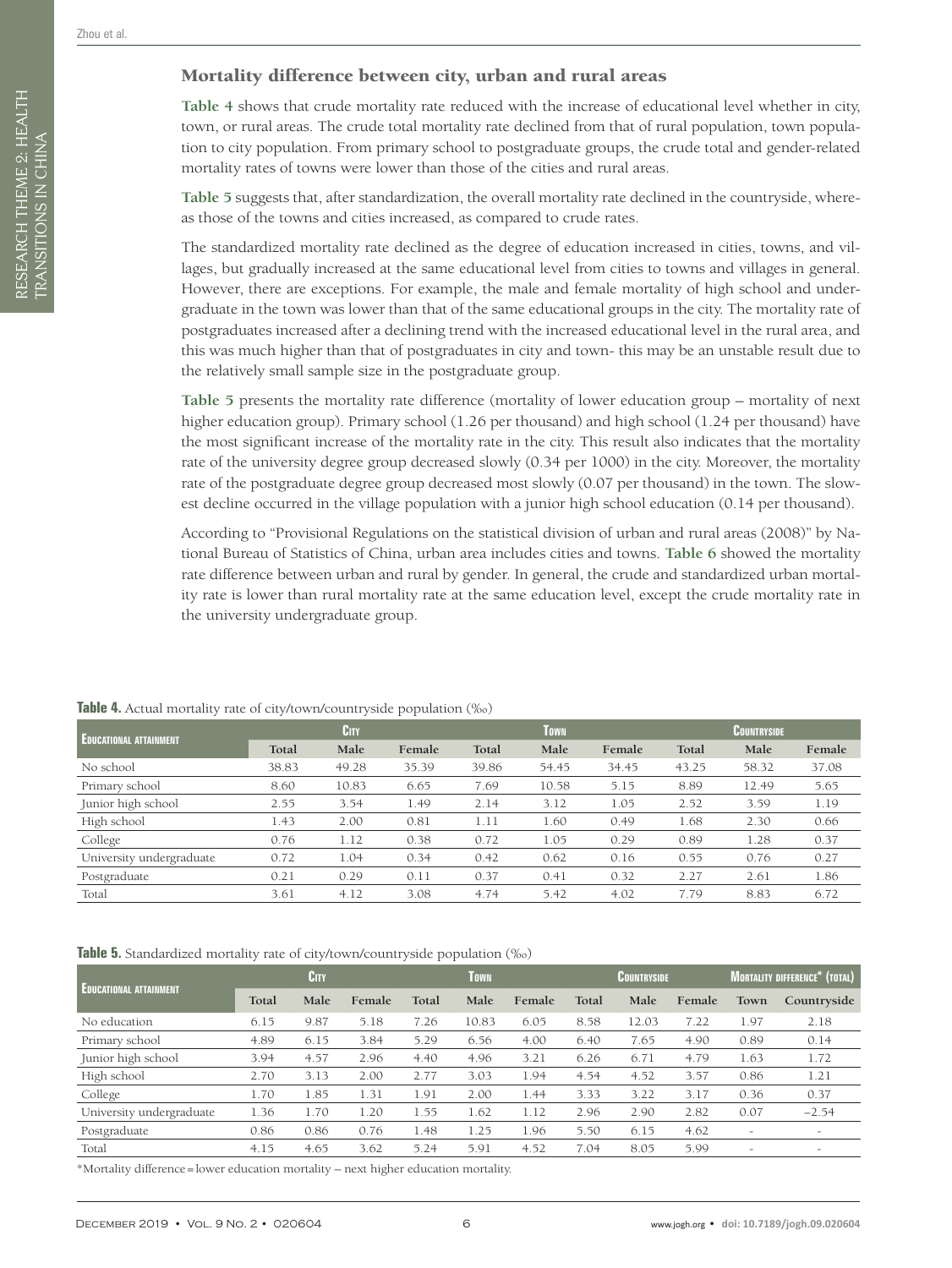<span id="page-6-0"></span>**Table 6.** Urban-rural population standardization and actual mortality (‰)

|                               | STANDARDIZATION MORTALITY (%0) |       |        |       |       |        |       | ACTUAL MORTALITY(%0) |        |       |       |        |  |
|-------------------------------|--------------------------------|-------|--------|-------|-------|--------|-------|----------------------|--------|-------|-------|--------|--|
| <b>EDUCATIONAL ATTAINMENT</b> | Urban                          |       |        | Rural |       |        | Urban |                      |        | Rural |       |        |  |
|                               | Total                          | Male  | Female | Total | Male  | Female | Total | Male                 | Female | Total | Male  | Female |  |
| No education                  | 6.69                           | 10.42 | 5.62   | 8.58  | 12.03 | 7.22   | 39.40 | 52.25                | 34.88  | 43.25 | 58.32 | 37.08  |  |
| Primary school                | 5.05                           | 6.35  | 3.91   | 6.40  | 7.65  | 4.90   | 8.14  | 10.70                | 5.88   | 8.89  | 12.49 | 5.65   |  |
| Junior high school            | 4.08                           | 4.72  | 3.04   | 6.26  | 6.71  | 4.79   | 2.37  | 3.36                 | 1.30   | 2.52  | 3.59  | 1.19   |  |
| High school                   | 2.70                           | 3.10  | 1.98   | 4.54  | 4.52  | 3.57   | 1.33  | 1.86                 | 0.71   | 1.68  | 2.30  | 0.66   |  |
| College                       | 1.73                           | 1.89  | 1.33   | 3.33  | 3.22  | 3.17   | 0.75  | 1.10                 | 0.36   | 0.89  | 1.28  | 0.37   |  |
| University undergraduate      | 1.57                           | 1.69  | l.19   | 2.96  | 2.90  | 2.82   | 0.67  | 0.96                 | 0.31   | 0.55  | 0.76  | 0.27   |  |
| Postgraduate                  | 0.89                           | 0.89  | 0.84   | 5.50  | 6.15  | 4.62   | 0.22  | 0.29                 | 0.12   | 2.27  | 2.61  | 1.86   |  |
| total                         | 4.61                           | 5.18  | 4.00   | 7.04  | 8.05  | 5.99   | 4.05  | 4.63                 | 3.45   | 7.79  | 8.83  | 6.72   |  |

### Educational attainment and mortality rate of a population: correlation and regression

**[Table](#page-6-1) 7** shows the relationship between the regional educational level indicators and the standardized mortality rate. Both the percentages of the uneducated population to the total population aged 15 years and over (%) and the population with a high school education to the total population aged 6 years and over (%) significantly affected the standardized mortality rate (**[Table 8](#page-7-0)**). The percentage of the uneducat-

<span id="page-6-1"></span>**Table 7.** Regional educational level indicators and standardized mortality rate of the population

| <b>REGIONS</b> | PERCENTAGE OF UNEDUCATED POPULATION TO THE TOTAL<br>POPULATION AGED 15 Y AND ABOVE (%) |        |       |       | PERCENTAGE OF POPULATION WITH A HIGH SCHOOL EDUCATION<br>TO THE TOTAL POPULATION AGED $6$ Y and above $(\%)$ |       | <b>STANDARDIZED MORTALITY RATE (%0)</b> |        |       |  |
|----------------|----------------------------------------------------------------------------------------|--------|-------|-------|--------------------------------------------------------------------------------------------------------------|-------|-----------------------------------------|--------|-------|--|
|                | Male                                                                                   | Female | Total | Male  | Female                                                                                                       | Total | Male                                    | Female | Total |  |
| Total          | 2.52                                                                                   | 7.29   | 4.88  | 26.6  | 22.42                                                                                                        | 24.55 | 6.29                                    | 4.81   | 5.57  |  |
| Beijing        | 0.79                                                                                   | 3      | 1.86  | 54.43 | 55.52                                                                                                        | 54.96 | 4.83                                    | 3.20   | 3.99  |  |
| Tianjin        | 0.99                                                                                   | 3.86   | 2.33  | 39.51 | 40.2                                                                                                         | 39.83 | 4.75                                    | 3.58   | 4.16  |  |
| Hebei          | 1.58                                                                                   | 4.71   | 3.14  | 22.89 | 20.55                                                                                                        | 21.73 | 8.08                                    | 5.35   | 6.66  |  |
| Shanxi         | 1.48                                                                                   | 3.72   | 2.57  | 27.12 | 24.93                                                                                                        | 26.05 | 7.53                                    | 5.11   | 6.30  |  |
| Inner Mongolia | 2.69                                                                                   | 6.93   | 4.73  | 27.96 | 25.56                                                                                                        | 26.81 | 6.58                                    | 4.34   | 5.48  |  |
| Liaoning       | 1.1                                                                                    | 3.27   | 2.18  | 28.97 | 26.9                                                                                                         | 27.95 | 6.65                                    | 4.47   | 5.54  |  |
| Jilin          | 1.35                                                                                   | 3.03   | 2.18  | 29.17 | 27.02                                                                                                        | 28.1  | 5.94                                    | 4.16   | 5.04  |  |
| Heilongjiang   | 1.39                                                                                   | 3.31   | 2.34  | 26.25 | 24.24                                                                                                        | 25.26 | 6.40                                    | 4.14   | 5.26  |  |
| Shanghai       | 1.12                                                                                   | 4.99   | 3     | 46.36 | 42.86                                                                                                        | 44.66 | 4.61                                    | 2.96   | 3.73  |  |
| Jiangsu        | 1.85                                                                                   | 6.85   | 4.36  | 32.18 | 25.05                                                                                                        | 28.62 | 6.27                                    | 4.06   | 5.10  |  |
| Zhejiang       | 3.28                                                                                   | 9.8    | 6.47  | 25.96 | 22.37                                                                                                        | 24.21 | 5.94                                    | 3.87   | 4.90  |  |
| Anhui          | 5.38                                                                                   | 14.39  | 9.9   | 21.91 | 15.99                                                                                                        | 18.98 | 6.66                                    | 4.24   | 5.42  |  |
| Fujian         | 1.07                                                                                   | 4.76   | 2.89  | 26.74 | 20.86                                                                                                        | 23.87 | 6.57                                    | 4.07   | 5.30  |  |
| Jiangxi        | 1.72                                                                                   | 6.35   | 4.02  | 24.69 | 17.43                                                                                                        | 21.14 | 7.50                                    | 4.61   | 6.01  |  |
| Shandong       | 2.86                                                                                   | 8.92   | 5.89  | 27.21 | 21.22                                                                                                        | 24.23 | 6.92                                    | 4.39   | 5.58  |  |
| Henan          | 2.96                                                                                   | 7.7    | 5.37  | 23.49 | 19.61                                                                                                        | 21.55 | 7.26                                    | 4.43   | 5.74  |  |
| Hubei          | 2.57                                                                                   | 8.14   | 5.32  | 30.79 | 24.77                                                                                                        | 27.85 | 6.48                                    | 4.35   | 5.39  |  |
| Hunan          | 1.64                                                                                   | 4.89   | 3.24  | 27.19 | 22.53                                                                                                        | 24.91 | 6.48                                    | 4.31   | 5.38  |  |
| Guangdong      | 0.88                                                                                   | 4.03   | 2.41  | 30.64 | 24.78                                                                                                        | 27.83 | 6.43                                    | 3.88   | 5.12  |  |
| Guangxi        | 1.4                                                                                    | 5.64   | 3.46  | 20.4  | 16.91                                                                                                        | 18.71 | 7.05                                    | 3.77   | 5.36  |  |
| Hainan         | 2.06                                                                                   | 8.35   | 5.07  | 28.11 | 20.76                                                                                                        | 24.63 | 5.37                                    | 2.98   | 4.16  |  |
| Chongqing      | 2.76                                                                                   | 7.4    | 5.08  | 24.55 | 21.86                                                                                                        | 23.22 | 6.53                                    | 4.20   | 5.36  |  |
| Sichuan        | 3.78                                                                                   | 9.37   | 6.55  | 20.58 | 17.67                                                                                                        | 19.15 | 7.03                                    | 4.61   | 5.81  |  |
| Guizhou        | 5.71                                                                                   | 17.26  | 11.4  | 15.69 | 12.31                                                                                                        | 14.04 | 8.14                                    | 5.21   | 6.66  |  |
| Yunnan         | 4.41                                                                                   | 11     | 7.6   | 16.06 | 14.24                                                                                                        | 15.18 | 8.94                                    | 5.89   | 7.39  |  |
| Tibet          | 24.22                                                                                  | 40.86  | 32.29 | 12.09 | 9.75                                                                                                         | 10.95 | 9.22                                    | 6.94   | 7.98  |  |
| Shaanxi        | 2.48                                                                                   | 6.4    | 4.39  | 29.93 | 25.8                                                                                                         | 27.93 | 6.85                                    | 4.95   | 5.90  |  |
| Gansu          | 6.5                                                                                    | 14.83  | 10.62 | 24.54 | 18.57                                                                                                        | 21.61 | 7.37                                    | 5.37   | 6.37  |  |
| Qinghai        | 8.04                                                                                   | 18.2   | 12.94 | 22.13 | 19.1                                                                                                         | 20.67 | 8.33                                    | 6.20   | 7.27  |  |
| Ningxia        | 4.51                                                                                   | 11.24  | 7.82  | 25.46 | 22.06                                                                                                        | 23.8  | 8.32                                    | 6.01   | 7.18  |  |
| Xinjiang       | 2.22                                                                                   | 3.85   | 3.01  | 24.6  | 24.08                                                                                                        | 24.35 | 6.32                                    | 4.62   | 5.51  |  |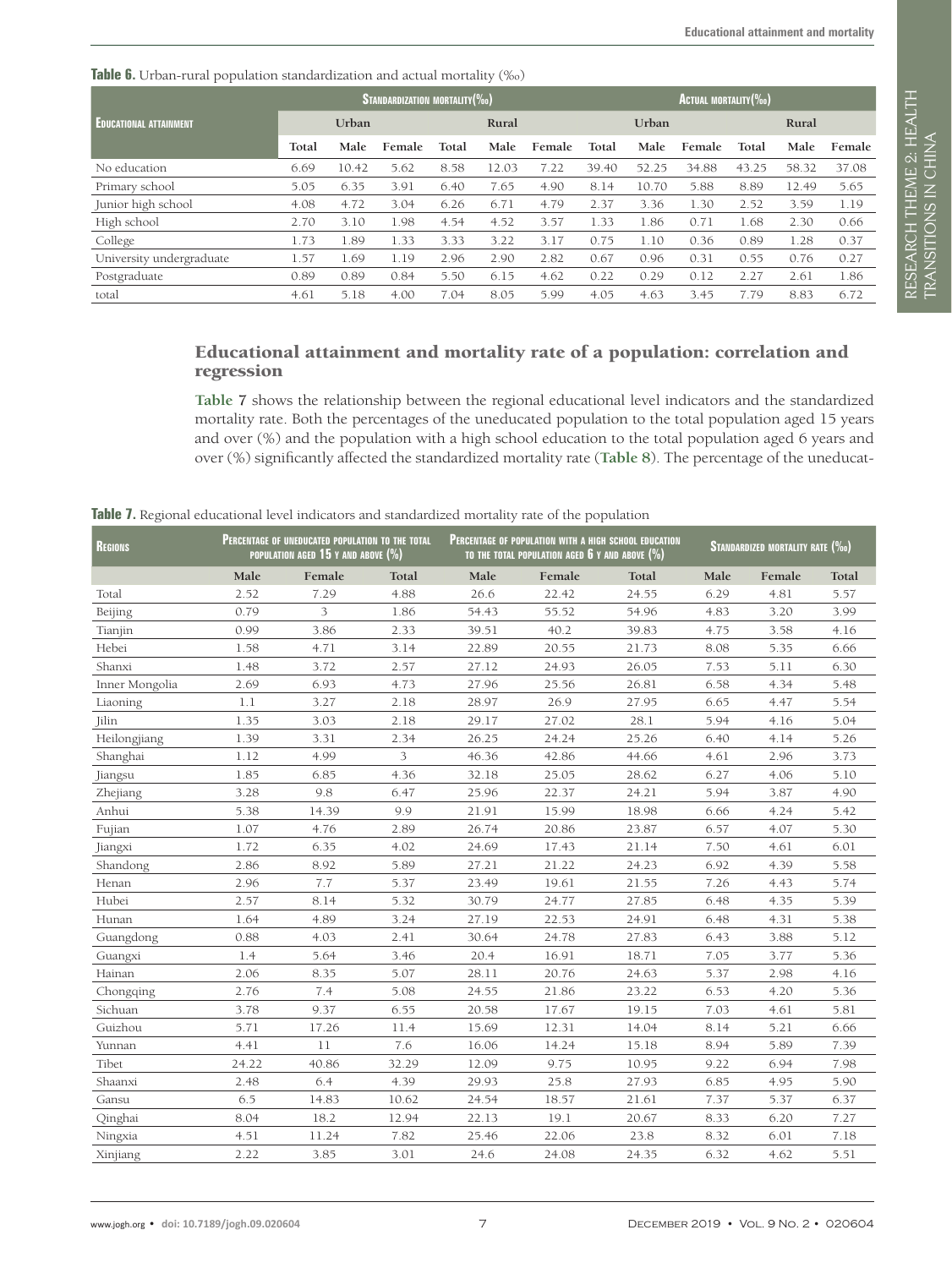<span id="page-7-0"></span>

| <b>STANDARDIZED,</b><br><b>MORTALITY RATE</b> |          | <b>PERCENTAGE OF UNEDUCATED POPULATION TO THE TOTAL POPULATION AGED</b><br>$(15$ y and above $(\%)$ ) |          | <b>PERCENTAGE OF THE POPULATION WITH A HIGH SCHOOL EDUCATION TO THE</b><br>TOTAL POPULATION AGED $\boldsymbol{6}$ y and above $(\%)$ |           |           |  |  |
|-----------------------------------------------|----------|-------------------------------------------------------------------------------------------------------|----------|--------------------------------------------------------------------------------------------------------------------------------------|-----------|-----------|--|--|
|                                               | Male     | Female                                                                                                | Total    | <b>Male</b>                                                                                                                          | Female    | Total     |  |  |
| Male                                          | $0.588*$ |                                                                                                       |          | $-0.810*$                                                                                                                            |           |           |  |  |
| Female                                        |          | በ 669*                                                                                                |          |                                                                                                                                      | $-0.599*$ |           |  |  |
| Total                                         |          |                                                                                                       | $0.644*$ |                                                                                                                                      |           | $-0.740*$ |  |  |
| $*P < 0.01$                                   |          |                                                                                                       |          |                                                                                                                                      |           |           |  |  |

ed population to the total population aged 15 years and over (%) was positively correlated with the standardised mortality rate. By contrast, the percentage of the population with a high school education to the total population aged 6 years and over (%) was negatively correlated with the mortality rate. We found the strongest correlation in males with a high school education aged 6 years and over (%) (coefficient −0.810).

The regression analysis identifies the statistically significant relationships between the above two variables and the standardized mortality rates with similar coefficients ([Table 9](#page-8-0)). The value of  $R^2$  reached 0.637, which could explain the high intensity. However, the proportion to the population aged 15 years and over exhibited no statistical significance among males. Overall, these two factors were significantly associated with the total standardised mortality. We constructed the regression equation as Y=0.061x<sub>1</sub>-0.065x<sub>2</sub>,

<span id="page-7-1"></span>

**Figure 2.** Clustering of Chinese regional population quality based on mortality rate. Class I: Beijing (BJ), Tianjin (TJ), and Shanghai (SH). Class II: Hebei (HEB), Shanxi(SX), Inner Mongolia(NM), Liaoning(LN), Jilin(JL), Heilongjiang(HLJ),Jiangsu (JS), Zhejiang (ZJ), Fujian (FJ), Jiangxi (JX), Shandong (SD), Henan (HEN), Hubei (HEB), Hunan (HN), Guangdong (GD), Guangxi (GX), Hainan (HAN), Chongqing (CQ), Shaanxi (SHX), Gansu (GS), and Xinjiang (XJ). Class III: Anhui (AH), Sichuan (SC), Qinghai (QH), Ningxia (NX), Guizhou (GZ), and Yunnan (YN). Class IV: Tibet (XZ)

where  $\mathbf{x}_1$  denotes the percentage of the uneducated population to the total population aged 15 years and over and  $\mathbf{x}_\mathrm{2}$  denotes the percentage of the population with a high school education to the total population aged 6 years and over.

### Chinese regional population quality clustering on mortality rate

After performing double factor clustering based on the results, we determined a classification number of four to be reasonable. The specific classification was as follows. The mortality rate represents population quality: I–IV indicated the decrease in population quality. The highest ratings were obtained in Beijing, Tianjin, and Shanghai, whereas the lowest was obtained in Tibet (**[Figure 2](#page-7-1)**).

## **DISCUSSION**

#### Overall relation between mortality rate and educational attainment

The structure of the educational attainment differs from those in developed countries [[6](#page-10-4)]; educational level was less than that in developed countries. Our findings indicate that, up to 2010, the general trend in the relationship between mortality rate and educational rate China was as follows: the higher the educational level, the lower the crude death rate. This mortality decrease is mainly attributed to the educational levels improvement, which could lead to the improved lifestyles, and work environments. To begin with, higher educational levels typically lead to better jobs and higher incomes, which enable individuals to set aside money to address health concerns [[19](#page-10-15)]. This helps ensure the physical and mental health of educated individuals [\[20\]](#page-10-16). Moreover, higher educational levels are believed to influence people's health awareness and health behavior, thereby enhancing the efficiency of health production (productive efficiency) and efficiency (allocated efficiency) [[21\]](#page-10-17).

In this study, we found that the mortality rate of males was higher than that of females with the same education level be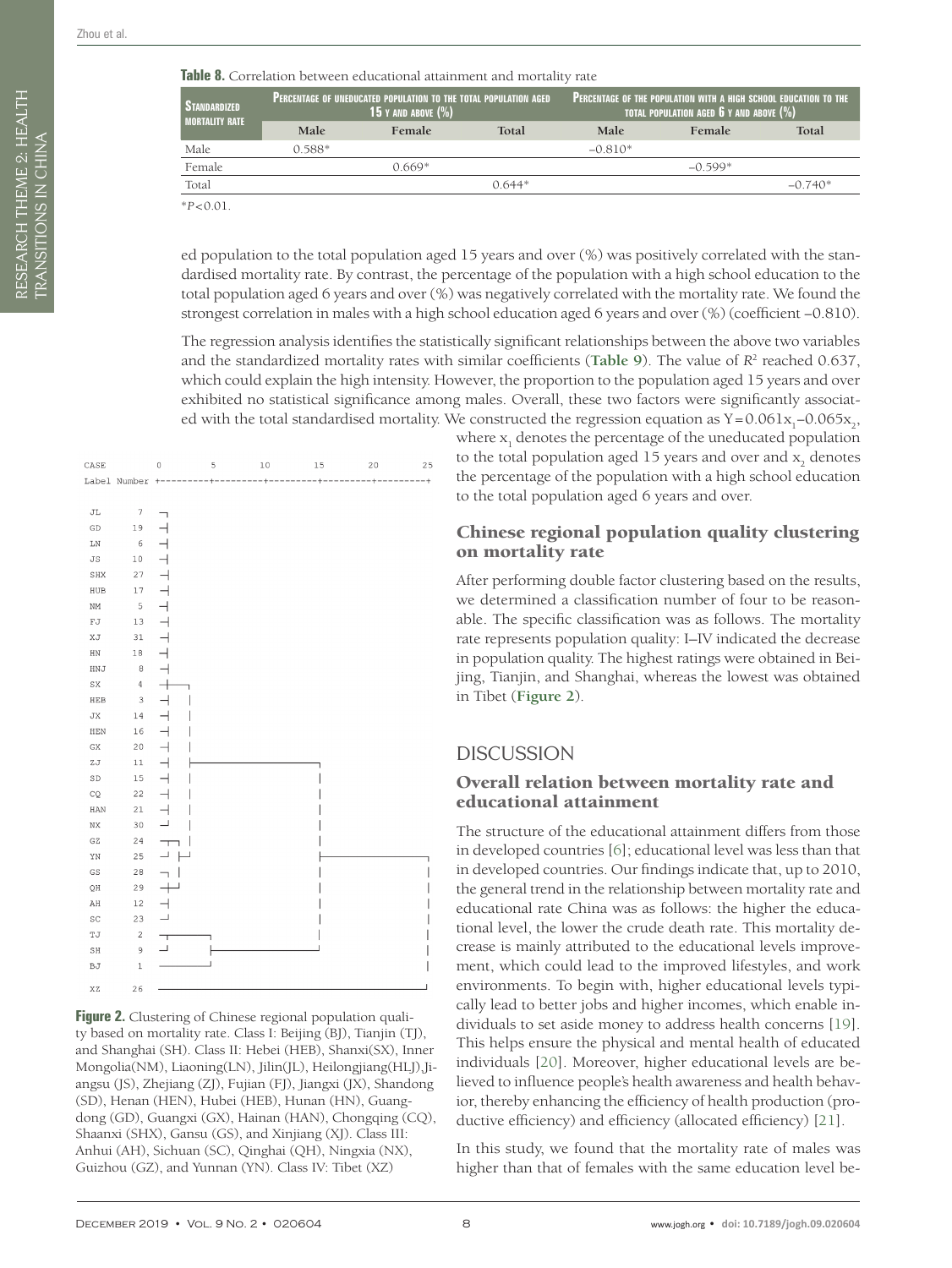<span id="page-8-0"></span>**Table 9.** Regression of educational attainment and mortality rate

| <b>STANDARDIZED</b><br><b>MORTALITY RATE</b> | $R^2$ |       | PERCENTAGE OF UNEDUCATED POPULATION TO THE TOTAL POPULATION<br>AGED 15 Y AND ABOVE $(\%)$ |          | <b>PERCENTAGE OF THE POPULATION WITH A HIGH SCHOOL EDUCATION TO</b><br>THE TOTAL POPULATION AGED $\boldsymbol{6}$ Y and above $(\%)$ $'$ |           |            |  |  |
|----------------------------------------------|-------|-------|-------------------------------------------------------------------------------------------|----------|------------------------------------------------------------------------------------------------------------------------------------------|-----------|------------|--|--|
|                                              |       | Male  | Female                                                                                    | Total    | <b>Male</b>                                                                                                                              | Female    | Total      |  |  |
| Male                                         | 0.696 | 0.062 |                                                                                           |          | $-0.095$ †                                                                                                                               |           |            |  |  |
| Female                                       | 0.533 |       | $0.062\dagger$                                                                            |          |                                                                                                                                          | $-0.035*$ |            |  |  |
| Total                                        | 0.637 |       |                                                                                           | $0.061*$ |                                                                                                                                          |           | $-0.065$ † |  |  |
| $*P < 0.05$ .                                |       |       |                                                                                           |          |                                                                                                                                          |           |            |  |  |

†*P*<0.01.

cause of biological, lifestyle, and social environment differences. In general, males have higher basal metabolic rates. In addition, risk factors in traditionally male occupations tend to be higher than those in traditionally female occupations. Compared with women, the lifestyle of men is neither scientific nor healthy. Hence, males are generally less healthy than females, and this, naturally, affects gender-specific mortality rates [[22](#page-10-18)]. However, consistent with previous studies [[11](#page-10-9)], the crude death rate of males decreased more rapidly compared to that of females with increasing educational levels.

We also found that China's population has an excessively high proportion of older adults. The older adult population has a low educational level, which creates a heavy social burden. The high mortality rate does not truly reflect the illiteracy level of the uneducated population because a high proportion of the older adult population had no education [[23](#page-10-19)], and the mortality rate of the older adult population was relatively high. The original one-child policy was gradually adjusted to balance population development strategies. The two-child policy is a good transition policy implemented at an appropriate time [[24](#page-10-20)].

## Effect of educational level on mortality rate is evident over time

Our study showed that, after controlling for gender, age, and other demographic factors, educational level had a significant effect on health in each given time dimension: a higher educational level was associated with better health and longer life, consistent with existing results [\[25\]](#page-10-21).

Interestingly, contrasting with other census years, the mortality rate of uneducated males in 2010 increased but declined for uneducated females. This tends to indicate that uneducated males had more difficult lives in 2010 compared with in previous years and that social and education levels are more important for men. Our study indicates that the average ages of both the no education and the primary school populations in 2010 were high, inconsistent with the previous studies [\[16](#page-10-12)]. However, the trend is the same: the higher the education level, the lower the mortality rate.

With regard to the mortality gap between 2000 and 1990, between 1990 and 2010, the former was smaller, exhibiting the law of diminishing marginal benefit. The reduction in the standardized mortality rate in populations with primary school and junior high school education was higher than the reductions for other education levels. This suggests the importance of investing more resources to develop the coverage rate for nine-year compulsory education/the graduation to reduce the mortality. In addition, our study does not suggest that city people mortality in the illiteracy is higher than in rural areas and the illiteracy of the population in the city life is more difficult, inconsistent with the finding from Hu Ping's study [[11\]](#page-10-9).

## Mortality rate of urban population at different educational levels is lower than rural population

Our study finds that mortality rate of urban population at different educational levels is lower than that of rural population. On the basis of the difference in mortality rates of populations between lower and higher education levels, investments in primary schools and high schools should be increased to achieve positive outcomes. By contrast, no efficiency would be gained from investing in a bachelor's degree in a city, in a bachelor's degree or a postgraduate degree in a town, and in junior high school in a village.

#### Effects of other educational attainment indicators on mortality rate

This study showed that the percentage of the uneducated population to the total population aged 15 years and over (%) was positively correlated with the mortality rate, whereas the percentage of the population with a high school education to the total population aged 6 years and over (%) was negatively correlated with the mortality rate. The value of  $R^2$  was 0.637 for the two-factor regression and we were able to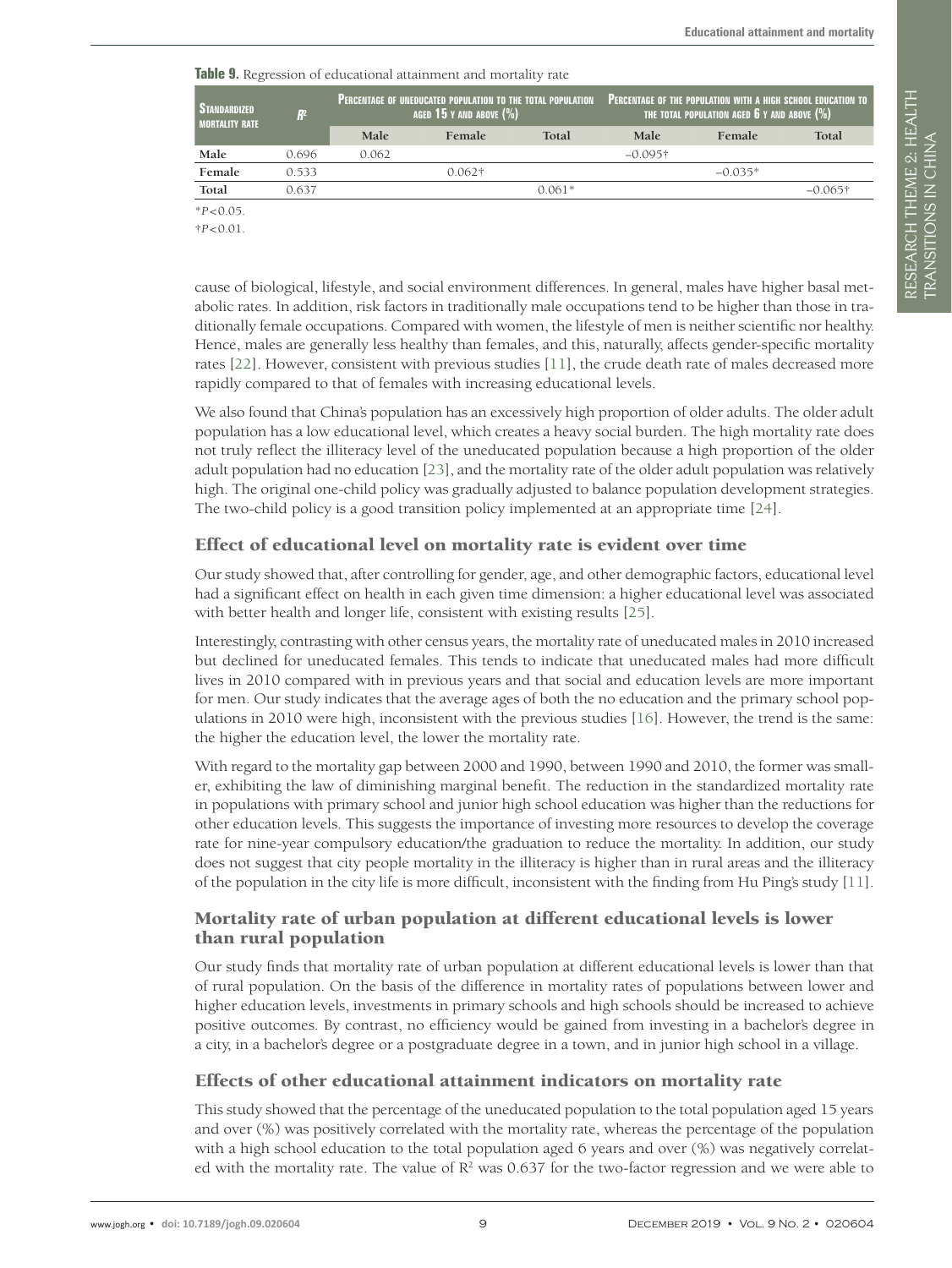## Population quality varies by region

Inequality in socioeconomic status (SES) is common in China, and the government should therefore prioritize reducing inequities in education [26]. In this study, we divided population quality into four categories. The government can adjust training policies and reduce regional differences to promote social equity by referring to population quality. Different regions will also be aware of their situations and implement measures to improve the quality of their populations including improving educational attainment and reducing mortality rates.

#### Limitations

We believe the under-reported mortality, if any, is minimized in the strictly conducted national population Census. Although the best approach is direct standardization, the absence of key data forced this study to mostly apply an indirect standardization method to its subjects. Ecological fallacy may exist, though this study assesses the relationship between education and mortality from a holistic perspective. Other confounding factors may have not been ruled out, and thus, relevant regression results should only be used as a reference, and not be regarded as being conclusive. However, the analysis produced a high decision coefficient, suggesting the validity of our findings.

Education is an endogenous variable, with a reverse causality to health. However, the causal relationship between health and education is difficult to determine. Although rigorous analyses have been conducted to gradually confirm this causal relationship [[8](#page-10-6)], further research is needed to confirm the independent(causes) and dependent(outcome) factors. In most studies in China, influence is determined based on the compulsory education law or sudden disasters (eg, widespread famine). At present, the two-child policy in China could also serve an exogenous variable for considering the causal relationship between health and education. In addition, given the strong associations between educational level and mortality rates, the inclusion of more detailed questions on education in China health surveys and population censuses remains important.

# CONCLUSIONS

We found that educational level was negatively correlated with the mortality rate. Together with previous research findings, this study indicates that improving total population education attainment remains an important challenge that requires immediate action. Reducing education inequities is particularly crucial for the government.



**Acknowledgements:** We would like to thank Office of the Sixth National Population Census for providing the census data. Views expressed in our submitted article are our own and not an official position of the institution or funder.

**Funding:** This study was funded by the National Natural Science Foundation of China (grant numbers 81973979, 71774049, 71273083, 71333005), Natural Science Foundation of Guangdong Province (grant number: (2019A1515011496), the Key Projects of Philosophy and Social Sciences Research of Education Department of Hubei in China (grant number 17ZD024).

**Authorship contributions:** SZ conceputalised the study and analysed and wrote up the data. SF, FP and GZ contributed to the analysis and critical revision of the paper. CX, YH and WJ contributed to collating and analyisng the data.

**Competing interests:** The authors completed the Unified Competing Interest form at [www.icmje.org/coi\\_](http://www.icmje.org/coi_disclosure.pdf) [disclosure.pdf](http://www.icmje.org/coi_disclosure.pdf) (available upon request from the corresponding author), and declare no conflicts of interest.